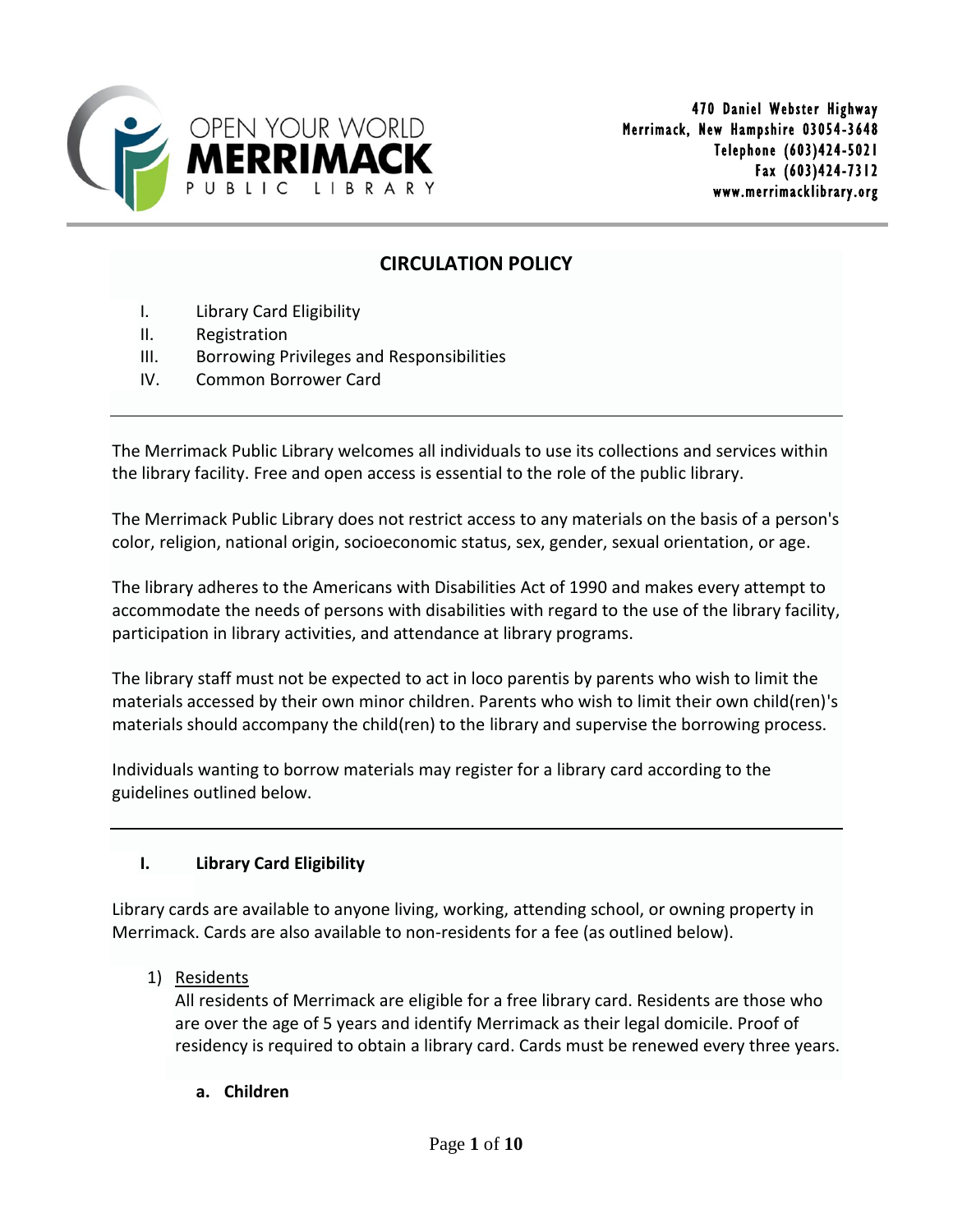A parent or legal guardian must accompany children (ages 5-13) to obtain a library card. The parent/legal guardian must agree for the child and assume financial responsibility for materials borrowed on the card. The parent/guardian must present a valid ID, as outlined in Appendix A.

#### **b. Teens**

Young adults (ages 14-17) assume financial responsibility for materials borrowed on their own library cards. They must present a photo ID and proof of residency to receive a library card. If they are unable to present these forms of identification, they may apply for a card in the presence of a parent or legal guardian, who must then present a valid ID.

#### 2) Non-Residents

#### **a. Property Owners**

Individuals who own property in Merrimack and support the Merrimack Public Library through their taxes are eligible for a free library card. Proof of ownership is required. Cards must be renewed every three years.

#### **b. Individuals Employed in Town**

Individuals who work in the Town of Merrimack are eligible for a free library card. Proof of employment is required. Cards must be renewed every year.

#### **c. Students**

Students currently enrolled in a school in Merrimack are eligible for a free library card. Proof of enrollment is required. Cards must be renewed every year.

#### **d. Other**

Non-residents who do not work or attend school in Merrimack may purchase a membership for an annual fee of \$100. Once purchased, a single card is issued and may be used by any member of the cardholder's family (permissions for each individual using the card must be noted on the account). Registration and renewal of non-resident memberships must be completed in person. Cards must be renewed every year.

#### 3) Greater Merrimack Souhegan Valley Chamber of Commerce Members

Greater Merrimack Souhegan Valley Chamber of Commerce members who are nonresidents are eligible for a free library card with limited access to items being read by the library's Business Book Group. Confirmation from the Book Group Leader is required. Cards must be renewed every year.

#### 4) Temporary Residents

Temporary housing residents may be eligible for a library card on a temporary basis. Such individuals will be issued a card for a period of one month with a temporary Merrimack mailing address and a driver's license for identification. This card does not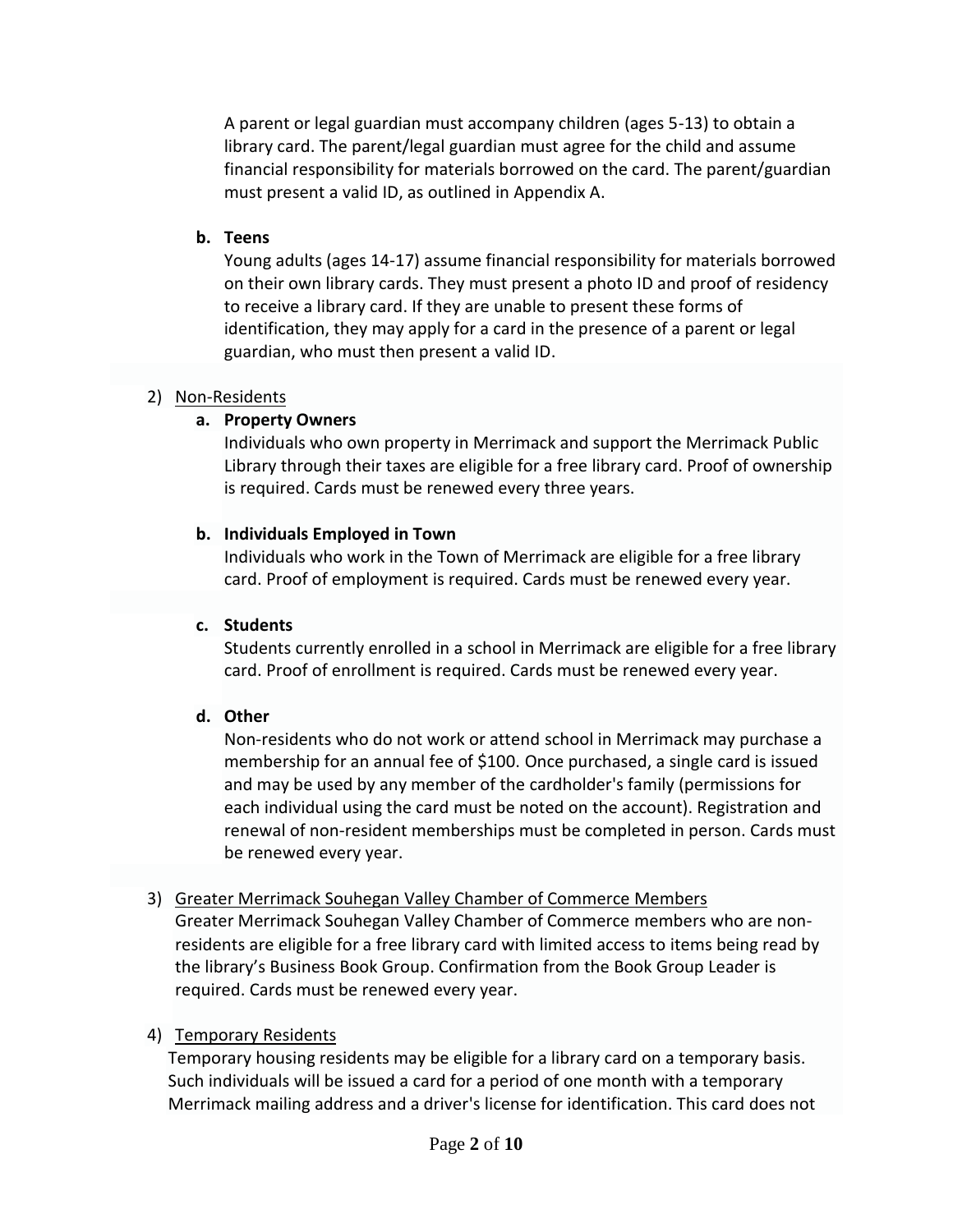restrict the number of items that may be checked out; however, it may not be used to check out materials in the Library of Things collection.

# 5) Institutions

Nonprofit organizations or institutions within the Town of Merrimack may be issued a library card at the discretion of the Head of Circulation. Such cards are valid for one year. It is the responsibility of the institution to provide the library with a list of approved borrowers annually. Institutional card users may borrow circulating materials in pursuit of the institution's activities. Institutional cards are not intended for personal use.

# **II. Registration**

All first-time applicants for library membership must appear in person and present acceptable identification with their current name and address to obtain a library card. Cardholders applying to renew their registration may do so in person or via the Online Renewal Form on the library's website. See Appendix A for acceptable documentation.

Self-registration is offered through the library's online catalog. This self-registration is considered temporary until the individual visits the library to establish a permanent library card. Self-registration does not allow materials to be checked out; however, an individual may place reserves and access online resources. Self-registered accounts expire and are deleted after one month.

# 1) Library User Records

In accordance with NH RSA 91-A:5 and RSA 201-D:11, library user records are confidential. The Merrimack Public Library will not divulge titles that are currently checked out, items that are overdue, or materials that have been requested by a library cardholder to anyone other than said library cardholder without the express permission of the cardholder.

# **III. Borrowing Privileges and Responsibilities**

# 1) Checking Out Materials

Any individual with a valid library card from the Merrimack Public Library may borrow circulating library materials. Library patrons are responsible for all materials checked out on their library cards.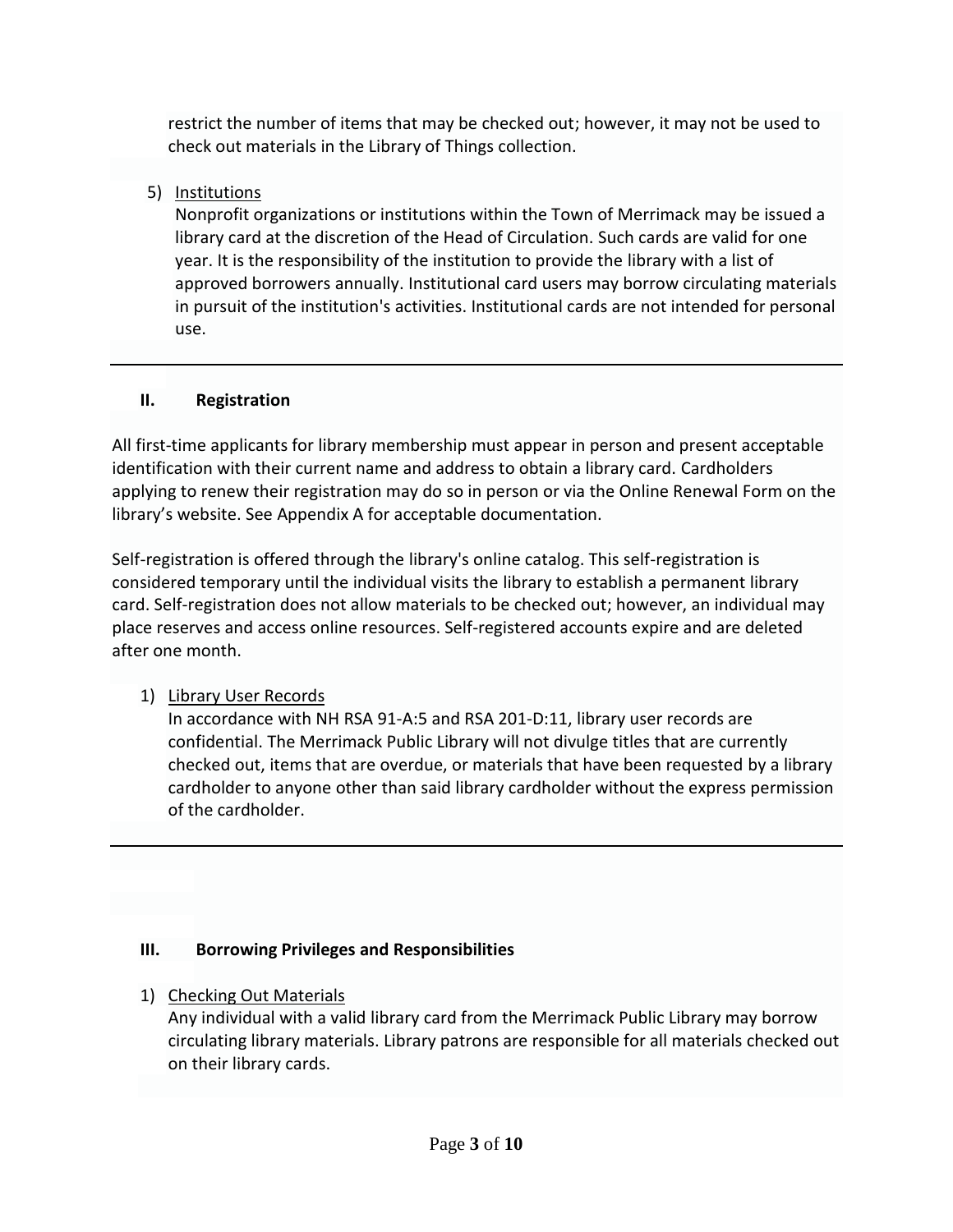A valid library card (see Appendix B) should be presented when borrowing materials. If a patron cannot present a library card at the time of checkout, a current photo ID (such as a driver's license) displaying the cardholder's name and address will be accepted. If the address on the ID does not match the library database, the patron is required to verify the address on the library database verbally before checkout.

One replacement card is available per year to members in good standing (see Appendix B) for free. A \$5.00 fee is charged for each additional replacement card issued within one year from the first, free replacement.

Library cardholders (or the parent or guardian of a cardholder under the age of 14) are financially responsible for all items checked out on their card. Library users are expected to treat the library facility, equipment, and materials carefully and respectfully. Materials should be returned to the library in the condition in which they were borrowed.

Most library materials are available to be checked out. Exceptions include items in the library's Reference collection as well as newspapers and laptops. Items are circulated for a specified period based on their format, content, and demand (see Appendix C).

### 2) Self-Checkout

Self-checkout terminals are available in the library building for patron convenience. Patrons with excessive charges (see Appendix B) may be blocked from using the selfcheckout terminal.

## 3) Loan Limits

The library does not impose a limit on the number of physical items that may be checked out under a single library card at any given time.

## 4) Renewals

The library automatically renews most borrowed library materials. The library's Hot Books, New DVDs, items in the Library of Things collection, items requested by other library patrons, and items from some other GMILCS libraries will not automatically renew.

## 5) Returning Materials

Library materials may be returned in the library building (during open hours), in the bookdrop on the north end of the library property (24-hour access), in the bookdrop located on Naticook Road in South Merrimack (24-hour access), or to another GMILCS library (see Appendix D). The South Merrimack bookdrop is retrieved once a week.

Interlibrary loans (below) must be returned inside the Merrimack Public Library building or using the bookdrop located on the north end of the library property.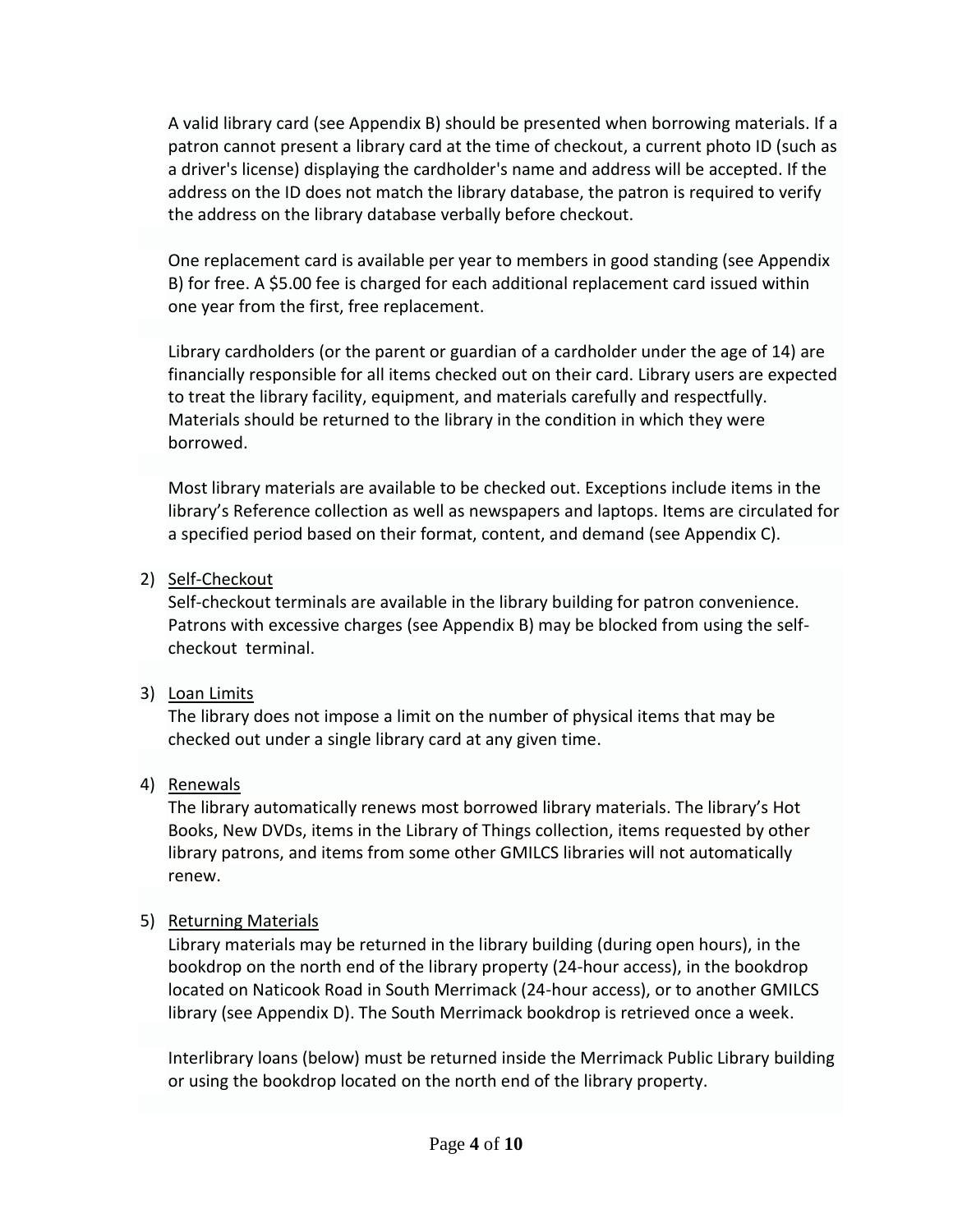## 6) Overdue Materials

The Merrimack Public Library does not charge overdue fines. Cardholders will be notified by the selected notification method on their account if they fail to return library materials by their due date. If materials are not returned after delivery of overdue notices, a bill for the replacement cost of the materials will be sent to the cardholder's mailing address.

## 7) Lost/Damaged Materials

Library cardholders will be held financially responsible for materials checked out using their library card. Should an item become lost or damaged to the extent that it will not remain in the library's collection, the cardholder will be required to refund the library for the cost of the item. Patrons may pay such fees with cash or check, or online with credit cards using the eCommerce site available through the library's online catalog.

Items that are damaged but repairable may be assessed a materials fee at the discretion of the library staff. When the library is able to replace a part of a lost or damaged item (i.e., one disc of an audiobook, an included instructional booklet, etc.), the patron will be assessed a charge based on the replacement fee rather than the purchase of the full item.

At the discretion of the Head of Circulation, the library may accept a replacement copy of a lost or damaged item in lieu of payment.

Charges will be waived for Lost Items returned within 60 days of being overdue in good condition. Lost Items returned after this time will not be accepted.

In the event that a Lost Item is found after payment, the payment may be refunded only if the item is returned within the 60 day timeframe, and the library has not yet purchased a replacement. Such a refund does not apply to lost interlibrary loan materials that are afterwards found and returned.

The library will charge a \$15.00 fee for any checks returned due to insufficient funds.

# 8) Reserving Items

Patrons may place requests on library materials in person, by phone, or through the library's online catalog. Requests will be filled in the order in which they were placed. Patrons must pick up requested items within seven days. If the requested item is not picked up after seven days, the library reserves the right to pass the item on to the next patron on the request list or to return the item to the shelf or owning library.

Interlibrary loan materials will be held for patrons for ten days. If the requested item is not picked up after ten days, the library reserves the right to return the item to its owning library.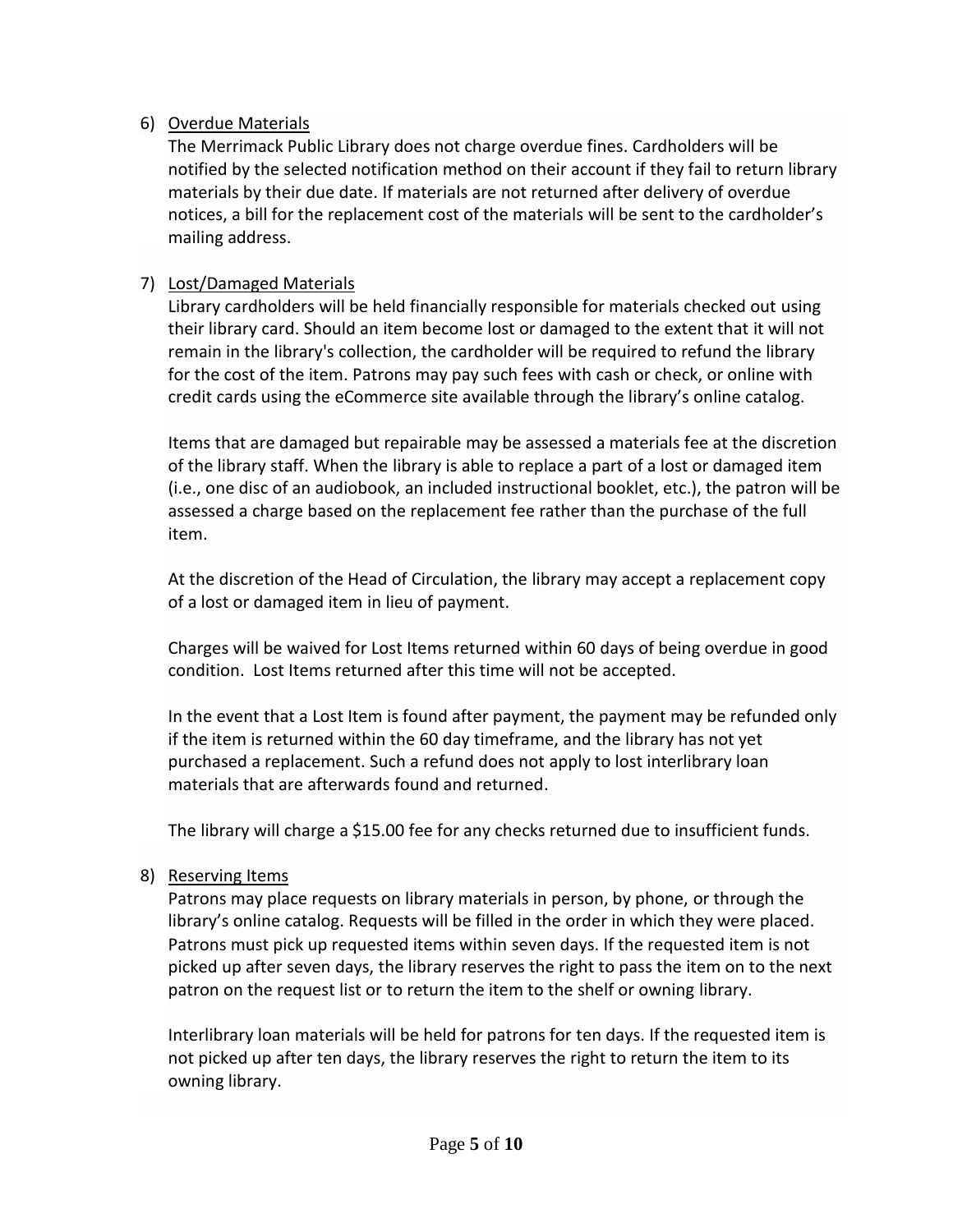#### 9) Interlibrary Loan

Items not owned by the Merrimack Public Library or other GMILCS libraries may be requested from other libraries through the interlibrary loan (ILL) service. The Merrimack Public Library will borrow materials from other libraries upon request of a Merrimack cardholder as long as the Merrimack Public Library does not own the item and the cardholder's account is in good standing (as outlined in Appendix B). Four items may be requested through the ILL system at one time, unless special circumstances exist.

All ILL borrowing is provided free of charge.

### 10) Museum Passes

The Merrimack Public Library provides a limited number of passes available for free or at a discounted entry rate to area museums, parks, and zoos. Two passes per day may be used per cardholder. Passes are limited to one pass per week per cardholder during school vacation weeks.

Passes may be reserved in advance online via the library's website, by phone, or in person. Museum passes are made available to Merrimack Public Library cardholders only and are not available to other GMILCS library cardholders who would otherwise be eligible to borrow materials through the Common Borrower Card service (detailed below). Passes can be checked out up to two weeks before the date they have been reserved to be used.

## 11) Lost or Stolen Cards

Library patrons are responsible for all materials checked out on their library cards. Cardholders agree to report a lost or stolen library card immediately. After reporting the loss, the card will be made "inactive." If a lost/stolen card is returned to the library, it will be held at the Circulation Desk for 30 days.

In order to obtain a replacement card or reactivate a lost card, a photo ID is required.

## 12) Change of Personal Information

It is the responsibility of cardholder to keep their patron record accurate and current. Changes of name, phone number, email address, and mailing address should be reported to library staff or updated through the "My Account" feature of the library's online catalog. Changes to address will require proof of residency to finalize (see Appendix A). Library cards that have been expired and inactive for three years will be deleted from the patron database if there are less than \$10.00 in fees and no blocks on the account.

## 13) Closing a Library Account

All library materials must be returned to the library and all fees paid before a library account can be closed. It is the cardholder's responsibility to verify that all materials have been received by the library and that there are no outstanding fees.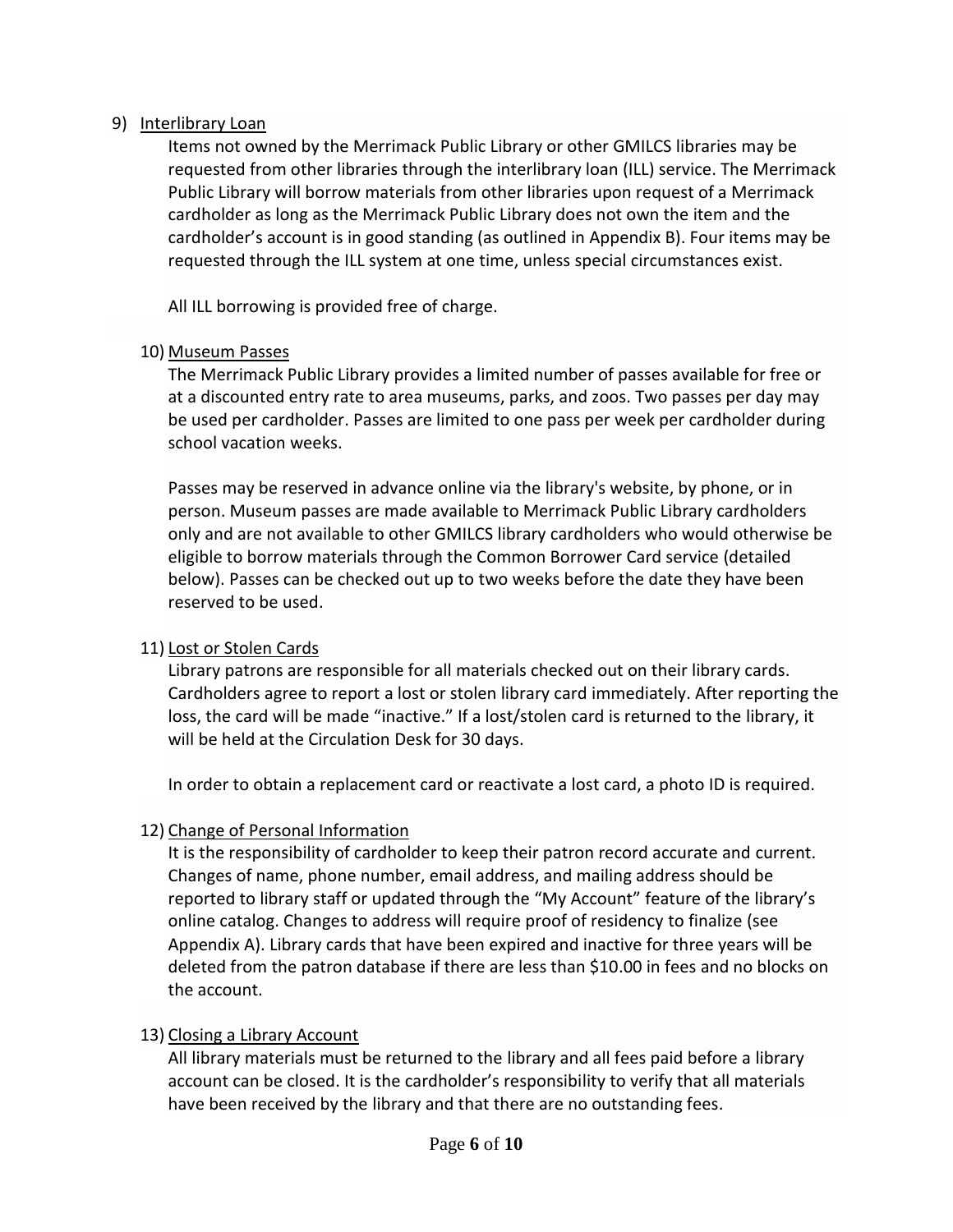## 14) Revocation of Library Privileges

The library reserves the right to restrict or revoke a library card if borrowing privileges are abused. Borrowing privileges may also be suspended if a cardholder has excessive charges (see Appendix B). The Library Director is authorized to use a collection agency or small claims court to settle overdue accounts if normal billing procedures do not resolve the abuse.

## **IV. Common Borrower Card**

The Merrimack Public Library has a reciprocal borrowing agreement with other libraries within the GMILCS consortium. This agreement enables Merrimack Public Library cardholders to check items out from other libraries in the consortium. Libraries may choose to limit access to certain collections.

A valid library card (as defined in Appendix B) or current ID displaying the patron's name and address must be presented to use the service. If the address on the ID does not match the address in the library's database, the patron is required to verify their address verbally before checkout.

Patrons should be aware that other GMILCS library policies may differ from those at the Merrimack Public Library. Items may be returned at any participating GMILCS library. Reparations for lost or damaged items should be made with the transacting library.

## **Appendix A — Acceptable Identification to Verify Name and Address for Registration**

To apply for a library card, an individual must appear in person and provide a photo ID that contains the name and current address of the applicant. If the photo identification does not have the applicant's current address, the applicant must provide an additional piece of documentation with that information.

In the case of minors (persons under the age of 18), as a substitute for an ID, an accompanying adult who has an ID for the same address may vouch for the identity of a minor and show proof of residence for the minor wishing to obtain a library card.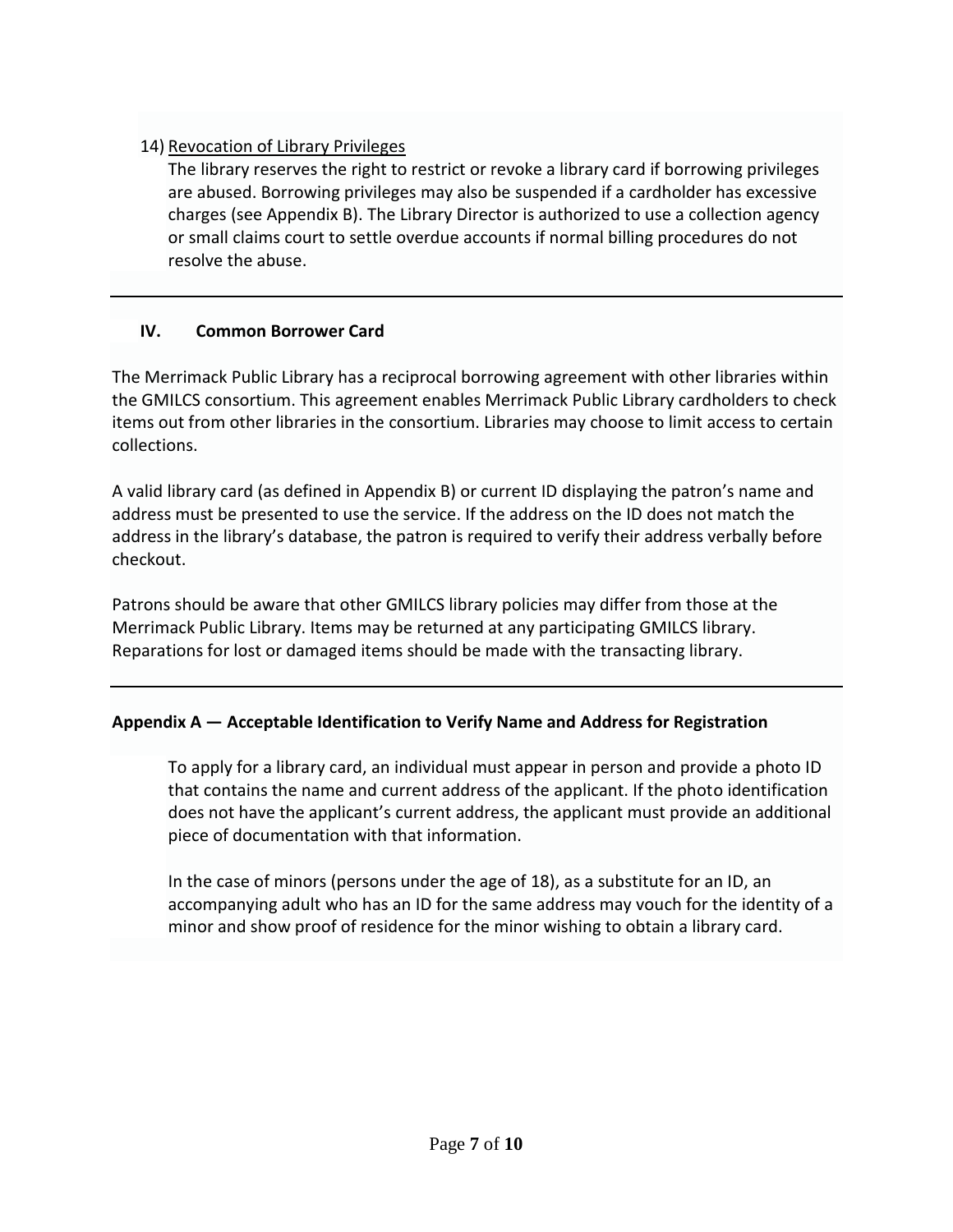| <b>Residents</b>         | <b>Proof of Residency</b>  | Acceptable ID includes:                 | <b>Valid For</b> |
|--------------------------|----------------------------|-----------------------------------------|------------------|
| Individuals who reside   | Documentation that         | US driver's license                     | 3 years          |
| in the Town of           | shows the individual's     | ID card issued by a<br>$\bullet$        |                  |
| Merrimack                | name and physical          | federal or state                        |                  |
|                          | address (PO boxes are      | government agency                       |                  |
|                          | not accepted as a          | Automotive registration<br>$\bullet$    |                  |
|                          | permanent address).        | Checkbook<br>$\bullet$                  |                  |
|                          |                            | Utility bill issued within<br>$\bullet$ |                  |
|                          |                            | the last 30 days (online or             |                  |
|                          |                            | printed)                                |                  |
|                          |                            | Recent property tax<br>$\bullet$        |                  |
|                          |                            | statement                               |                  |
|                          |                            | Lease or mortgage<br>$\bullet$          |                  |
|                          |                            | papers                                  |                  |
|                          |                            | Posted mail with name of                |                  |
|                          |                            | applicant                               |                  |
|                          |                            |                                         |                  |
| Non-Residents:           | <b>Proof of Ownership</b>  | Acceptable ID includes:                 | <b>Valid For</b> |
| <b>Property Owners</b>   | Documentation that         | Recent property tax                     | 3 years          |
| Individuals who own      | shows the individual's     | statement                               |                  |
| businesses or            | name and physical          | Utility bill issued within<br>$\bullet$ |                  |
| property in the Town     | address (PO boxes are      | the last 30 days (online or             |                  |
| of Merrimack             | not accepted as a          | printed)                                |                  |
|                          | permanent address).        | Lease or mortgage                       |                  |
|                          |                            | papers                                  |                  |
|                          |                            |                                         |                  |
| Non-Residents:           | <b>Proof of Employment</b> | Acceptable ID includes:                 | <b>Valid For</b> |
| <b>Town Employees</b>    | Documentation that         | Paycheck stub                           | 1 year           |
| Individuals who are      | shows the individual's     | Work badge                              |                  |
| employed in the Town     | name and the work          | Letter from employer                    |                  |
| of Merrimack             | address.                   |                                         |                  |
| Non-Residents:           | <b>Proof of Enrollment</b> | Acceptable ID includes:                 | <b>Valid For</b> |
| <b>Students</b>          | Documentation that         | Student ID                              | 1 year           |
| Individuals who          | shows the individual's     | Official copy of current<br>$\bullet$   |                  |
| attend a school in the   | name and the school.       | class schedule                          |                  |
| <b>Town of Merrimack</b> |                            |                                         |                  |
| <b>Non-Residents</b>     | <b>Proof of Identity</b>   | Acceptable ID includes:                 | <b>Valid For</b> |
| Individuals who are      | Documentation that         | Driver's license                        | 1 year           |
| not otherwise            | shows the individual's     | Automotive registration<br>$\bullet$    |                  |
| affiliated with the      | name and physical          | Checkbook<br>$\bullet$                  |                  |
| <b>Town of Merrimack</b> | address (PO boxes are      | Utility bill issued within<br>$\bullet$ |                  |
| but wish to obtain a     | not accepted as a          | the last 30 days (online or             |                  |
| Merrimack Public         | permanent address).        | printed)                                |                  |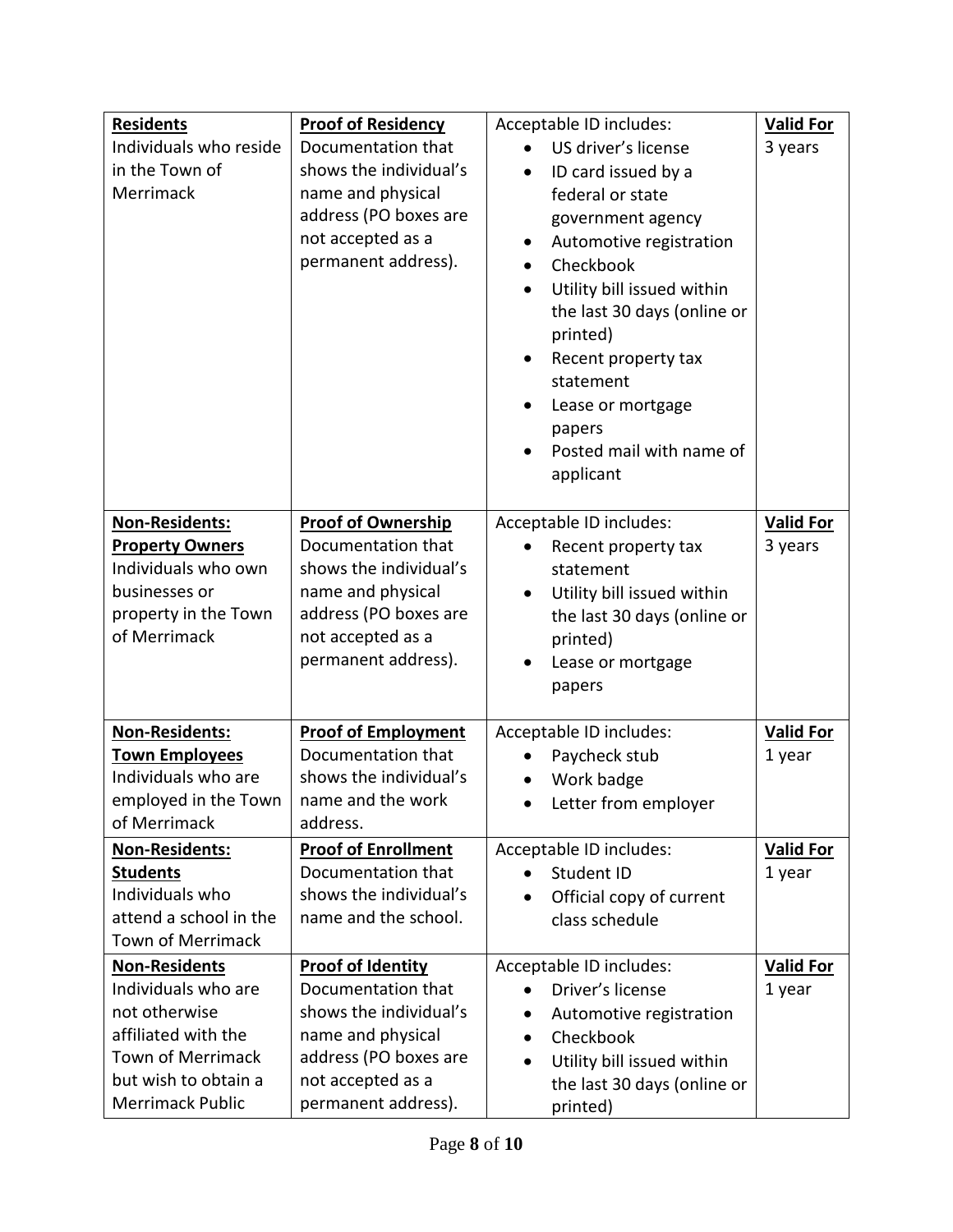| Library card for           | Recent property tax<br>$\bullet$             |                  |  |
|----------------------------|----------------------------------------------|------------------|--|
| personal use               | statement                                    |                  |  |
|                            | Lease or mortgage                            |                  |  |
|                            | papers                                       |                  |  |
| <b>Chamber of</b>          | The Library will contact the                 | <b>Valid For</b> |  |
| <b>Commerce</b>            | Chamber President to verify                  | 1 year           |  |
| <b>Greater Merrimack</b>   | membership.                                  |                  |  |
| Souhegan Valley            |                                              |                  |  |
| Chamber of                 |                                              |                  |  |
| Commerce members           |                                              |                  |  |
| who are non-               |                                              |                  |  |
| residents and are          |                                              |                  |  |
| members of the             |                                              |                  |  |
| <b>Business Book Group</b> |                                              |                  |  |
| <b>Institutions and</b>    | Nonprofit organizations or                   | <b>Valid For</b> |  |
| <b>Schools</b>             | institutions may request a library<br>1 year |                  |  |
| Nonprofit                  | card by submitting the following             |                  |  |
| organizations or           | information on letterhead,                   |                  |  |
| institutions within the    | signed by an individual                      |                  |  |
| <b>Town of Merrimack</b>   | authorized to act on behalf of               |                  |  |
|                            | the organization:                            |                  |  |
|                            | 1. A statement indicating                    |                  |  |
|                            | that the organization                        |                  |  |
|                            | accepts responsibility for                   |                  |  |
|                            | any fees and/or                              |                  |  |
|                            | replacement of materials.                    |                  |  |
|                            | The names of all<br>2.                       |                  |  |
|                            | individuals who are                          |                  |  |
|                            | authorized to use the                        |                  |  |
|                            | library card.                                |                  |  |

#### **Appendix B — Definitions**

*Valid library card/in good standing* — A Merrimack Public Library card that is not expired and does not have excessive charges.

*Excessive charges*— Overdue fines/fees in excess of \$10.00; any charges for lost/damaged materials.

*Overdue* — The status of library materials that were not returned before the library opens on the day following the due date, nor renewed by midnight on the due date.